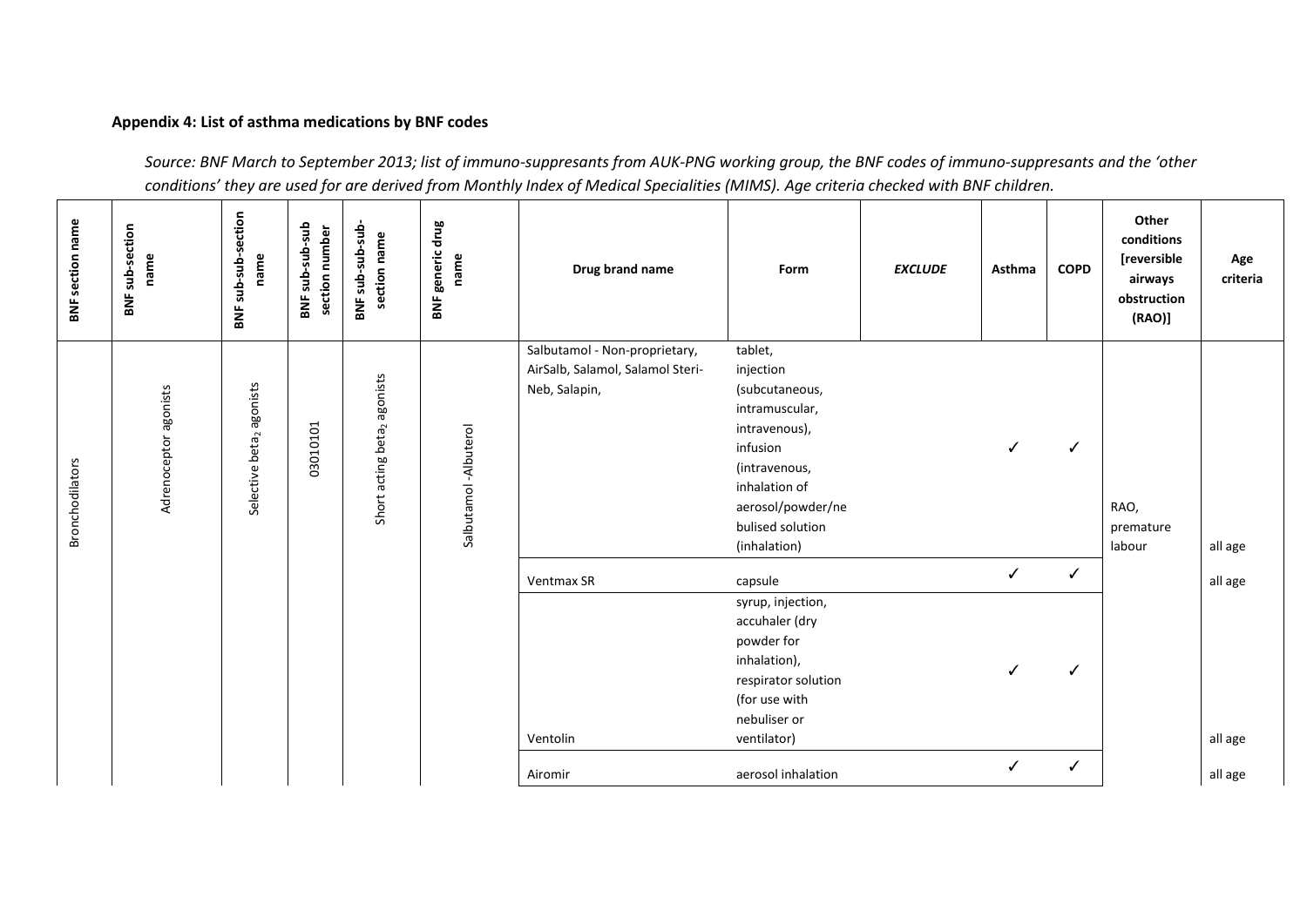| <b>BNF</b> section name | BNF sub-section<br>name | sub-sub-section<br>name<br>BNF | BNF sub-sub-sub<br>section number | BNF sub-sub-sub<br>section name | drug<br>generic<br>name<br>BNF                                 | Drug brand name                                      | Form                      | <b>EXCLUDE</b>          | Asthma       | <b>COPD</b>  | Other<br>conditions<br>[reversible<br>airways<br>obstruction<br>(RAO)] | Age<br>criteria |
|-------------------------|-------------------------|--------------------------------|-----------------------------------|---------------------------------|----------------------------------------------------------------|------------------------------------------------------|---------------------------|-------------------------|--------------|--------------|------------------------------------------------------------------------|-----------------|
|                         |                         |                                |                                   |                                 |                                                                | Asmasal Clickhaler                                   | dry powder for inhalation |                         | $\checkmark$ | $\checkmark$ |                                                                        | all age         |
|                         |                         |                                |                                   |                                 |                                                                | Easyhaler Salbutamol                                 | dry powder for inhalation |                         | ✓            | ✓            |                                                                        | all age         |
|                         |                         |                                |                                   |                                 |                                                                | <b>Pulivinal Salbutamol</b>                          | dry powder for inhalation |                         | ✓            | ✓            |                                                                        | all age         |
|                         |                         |                                |                                   |                                 |                                                                | Salamol Esi-Breathe                                  | aerosol inhalation        |                         | ✓            | ✓            |                                                                        | all age         |
|                         |                         |                                |                                   |                                 |                                                                | Salbulin Novolizer                                   | dry powder for inhalation |                         | ✓            | ✓            |                                                                        | all age         |
|                         |                         |                                |                                   |                                 | Bambuterol<br>hydrochlori<br>de                                | Bambec                                               | tablet                    |                         | ✓            | ✓            | <b>RAO</b>                                                             |                 |
|                         |                         |                                |                                   |                                 |                                                                | Formoterol -Non-proprietary                          | dry powder for inhalation |                         | ✓            | ✓            | RAO in<br>patients                                                     | 6 onwards       |
|                         |                         |                                |                                   | agonists (LABA)                 |                                                                | Atimos modulite                                      | aerosol inhalation        |                         | ✓            | ✓            |                                                                        | 12<br>onwards   |
|                         |                         |                                |                                   |                                 |                                                                | Foradil                                              | dry powder for inhalation |                         | ✓            | ✓            |                                                                        | 6 onwards       |
|                         |                         |                                |                                   | Long acting beta <sub>2</sub>   | Formoterol (eformoterol)<br>Formoterol/eformoterol<br>fumarate | Oxis Turbohaler                                      | dry powder inhaler        |                         | ✓            | ✓            |                                                                        | 6 onwards       |
|                         |                         |                                |                                   |                                 |                                                                |                                                      |                           | Indaceterol -<br>Onbrez | ✓            | ✓            |                                                                        |                 |
|                         |                         |                                |                                   |                                 |                                                                | Salmeterol - Non-proprietary,<br>Neovent, Xinofoate, | aerosol inhalation        |                         | ✓            | ✓            | RAO in<br>patients                                                     | children        |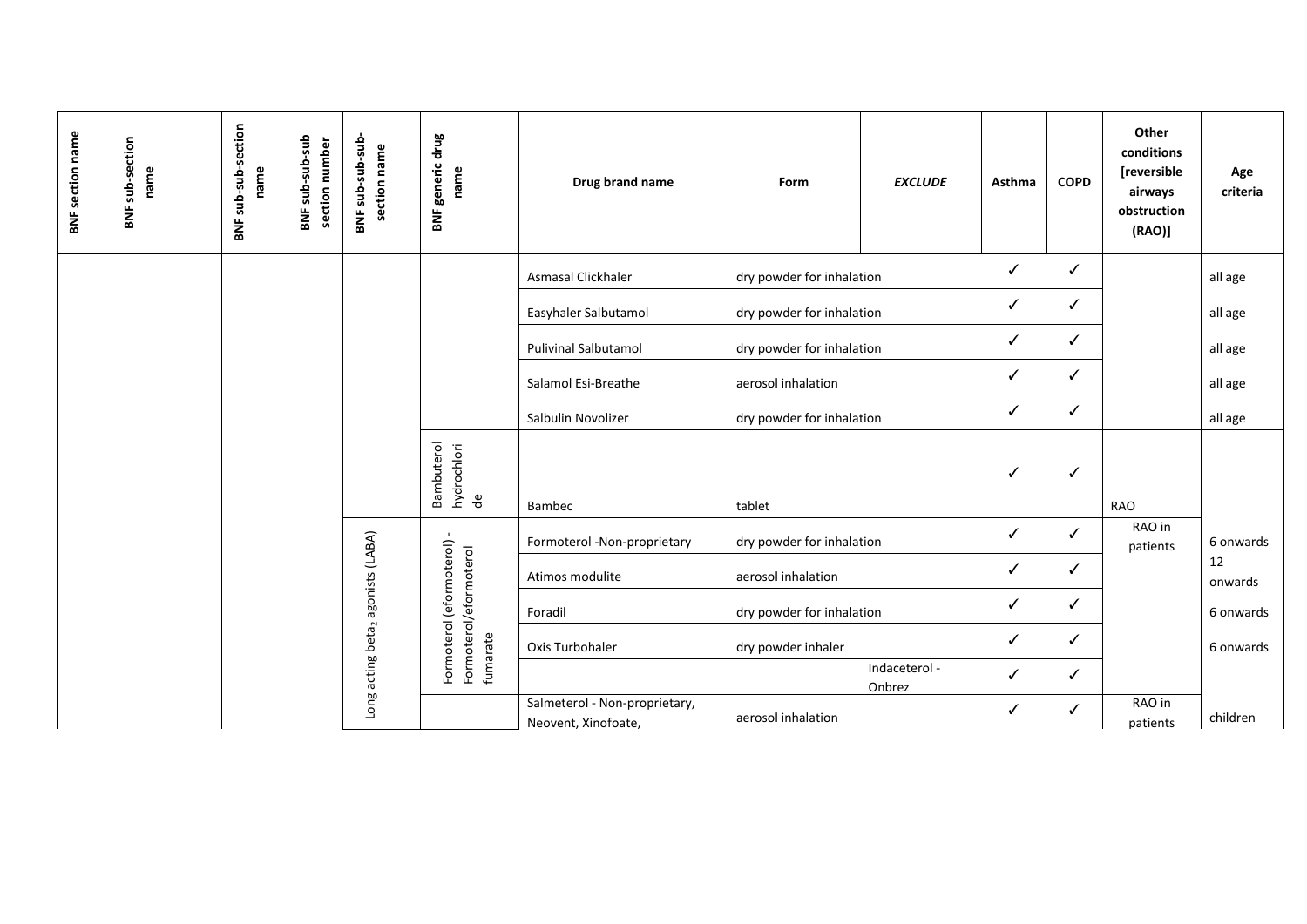| sub-sub-section<br><b>BNF section name</b><br>drug<br>dus-aus-aus<br>sub-section<br>BNF sub-sub-sub<br>section number<br>section name<br>generic<br>name<br>name<br>name<br>Drug brand name<br>Form<br><b>EXCLUDE</b><br>Asthma<br>BNF.<br>BNF.<br>BNF<br>BNF | <b>COPD</b>  | Other<br>conditions<br>[reversible<br>airways<br>obstruction<br>(RAO)] | Age<br>criteria |
|---------------------------------------------------------------------------------------------------------------------------------------------------------------------------------------------------------------------------------------------------------------|--------------|------------------------------------------------------------------------|-----------------|
| Serevent - Accuhaler, Diskhaler,<br>dry powder for                                                                                                                                                                                                            |              |                                                                        |                 |
| Evohaler<br>inhalation                                                                                                                                                                                                                                        |              |                                                                        |                 |
| (Accuhaler,<br>$\checkmark$                                                                                                                                                                                                                                   | ✓            |                                                                        |                 |
| Salmeterol<br>Diskhaler), aerosol<br>inhalation                                                                                                                                                                                                               |              |                                                                        |                 |
| (Evohaler)                                                                                                                                                                                                                                                    |              |                                                                        | children        |
| Bricanyl<br>tablet, syrup,                                                                                                                                                                                                                                    |              |                                                                        |                 |
| injection                                                                                                                                                                                                                                                     |              |                                                                        |                 |
| (subcutaneous/slow                                                                                                                                                                                                                                            |              |                                                                        |                 |
| ✓<br>intravenous,                                                                                                                                                                                                                                             | ✓            |                                                                        |                 |
| solution (continous                                                                                                                                                                                                                                           |              | RAO,                                                                   |                 |
| intravenous                                                                                                                                                                                                                                                   |              | premature                                                              |                 |
| infusion)                                                                                                                                                                                                                                                     |              | labour                                                                 | all age         |
| <b>Bricanyl Turbohaler</b><br>powder for                                                                                                                                                                                                                      |              |                                                                        |                 |
| inhalation<br>✓                                                                                                                                                                                                                                               | ✓            |                                                                        |                 |
| Terbutaline Sulfate<br>(Turbohaler)                                                                                                                                                                                                                           |              |                                                                        | all age         |
| <b>Bricanyl Respules</b><br>nebuliser solution<br>✓                                                                                                                                                                                                           | $\checkmark$ |                                                                        | all age         |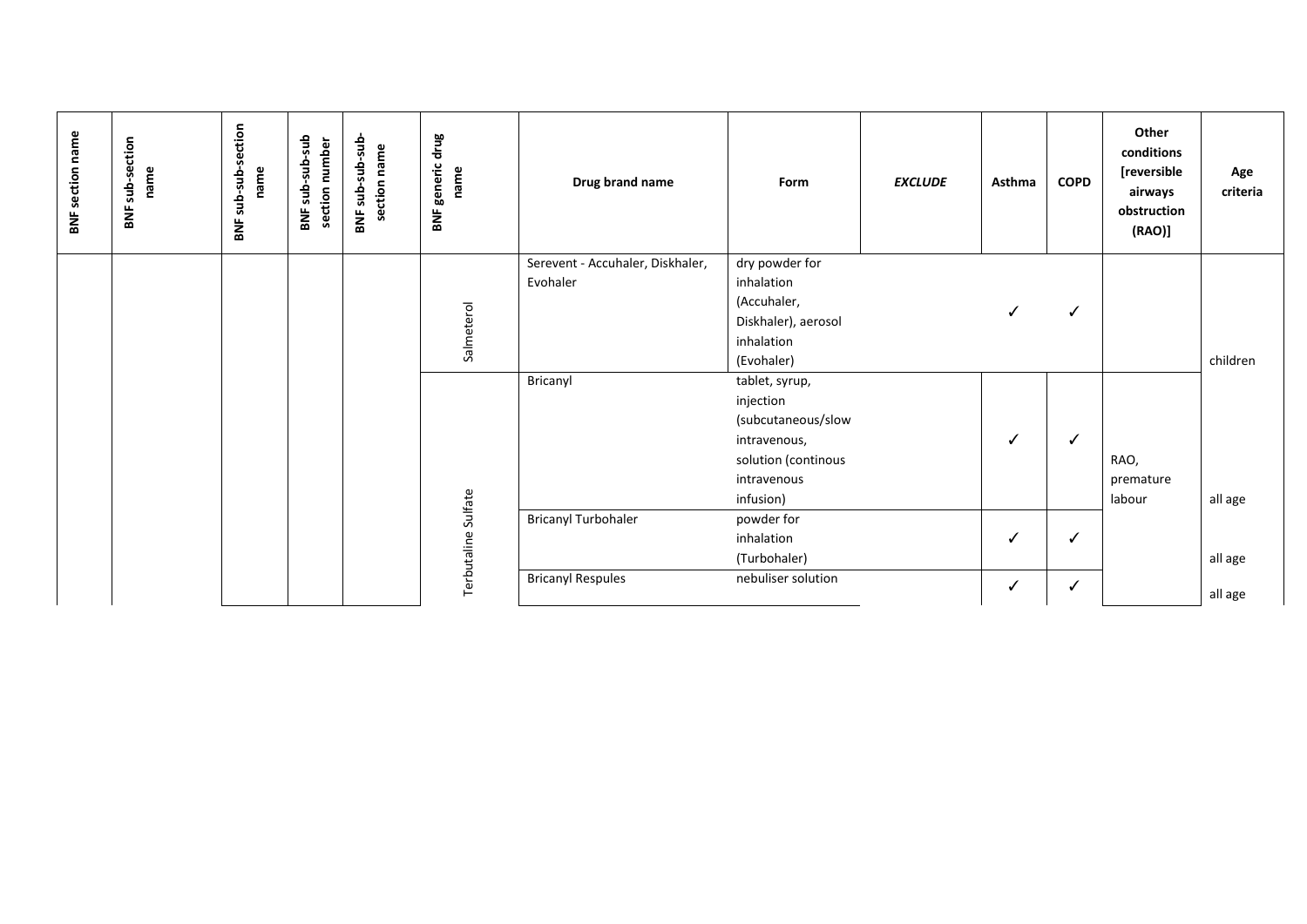| <b>BNF section name</b> | <b>BNF</b> sub-section<br>name    | BNF sub-sub-section<br>name | BNF sub-sub-sub<br>section number | BNF sub-sub-sub-<br>section name | <b>BNF generic drug</b><br>name | Drug brand name                           | Form               | <b>EXCLUDE</b>                                                                                                                                | Asthma | <b>COPD</b>            | Other<br>conditions<br>[reversible<br>airways<br>obstruction<br>(RAO)                                                                                   | Age<br>criteria |
|-------------------------|-----------------------------------|-----------------------------|-----------------------------------|----------------------------------|---------------------------------|-------------------------------------------|--------------------|-----------------------------------------------------------------------------------------------------------------------------------------------|--------|------------------------|---------------------------------------------------------------------------------------------------------------------------------------------------------|-----------------|
|                         |                                   |                             |                                   |                                  |                                 |                                           |                    | Other<br>adrenoceptor<br>agonists<br>03010102-<br>Adrenaline<br>(epinephrine) -<br>Adrenaline 1 in<br>1000, Epipen,<br>Epipen Junior,<br>Jext |        | ✓                      | emergency<br>treatment of<br>acute allergic<br>and<br>anaphylactic<br>rections,<br>angioedema,<br>cardiopulmon<br>ary<br>resuscitation,<br>severe croup |                 |
|                         |                                   |                             |                                   |                                  |                                 |                                           |                    | Other<br>adrenoceptor<br>agonists<br>03010102-<br>Ephedrine<br>hydrochloride -<br>Ephedrine<br>hydrochloride -<br>Non-proprietary             |        | ✓                      | RAO                                                                                                                                                     |                 |
| <b>Bronchodilators</b>  | Antimuscarinic<br>bronchodilators |                             |                                   |                                  |                                 | Ipratropium bromide - Non-<br>proprietary | nebuliser solution | Aclidinium<br>bromide - Eklira<br>Genuair<br>Glycopyrronium -<br>Seebri Breezhaler                                                            | ✓      | ✓<br>✓<br>$\checkmark$ | RAO, rhinitis                                                                                                                                           | all age         |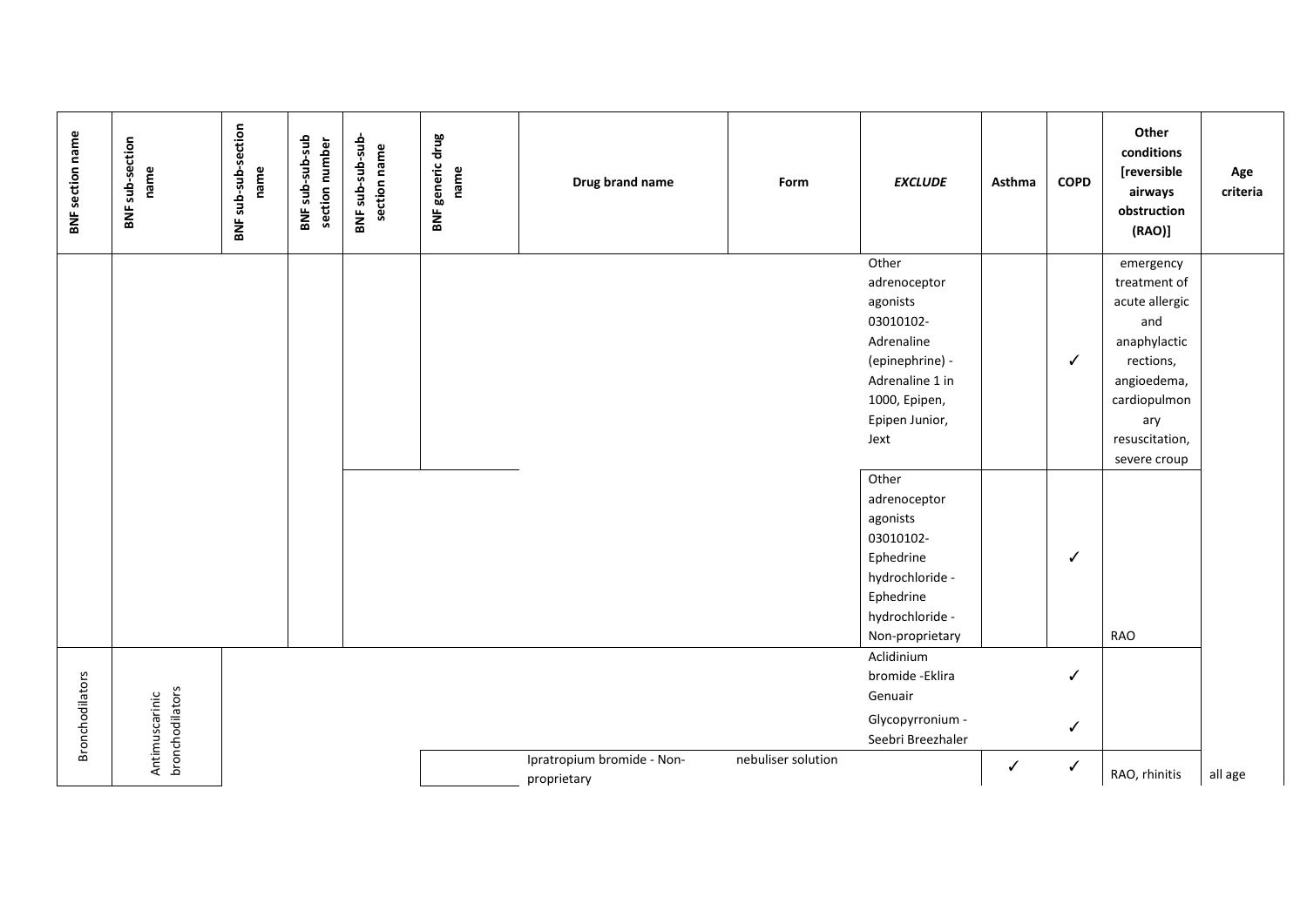| <b>BNF section name</b> | BNF sub-section<br>name                                      | BNF sub-sub-section<br>name | BNF sub-sub-sub<br>section number | BNF sub-sub-sub-<br>section name | <b>BNF generic drug</b><br>name      | Drug brand name                                                                                           | Form               | <b>EXCLUDE</b>          | Asthma | <b>COPD</b>  | Other<br>conditions<br>[reversible<br>airways<br>obstruction<br>(RAO) | Age<br>criteria      |
|-------------------------|--------------------------------------------------------------|-----------------------------|-----------------------------------|----------------------------------|--------------------------------------|-----------------------------------------------------------------------------------------------------------|--------------------|-------------------------|--------|--------------|-----------------------------------------------------------------------|----------------------|
|                         |                                                              |                             |                                   |                                  |                                      | Atrovent                                                                                                  | aerosol inhalation |                         | ✓      | $\checkmark$ |                                                                       |                      |
|                         |                                                              |                             |                                   |                                  | Ipratropium                          | Ipratropium Steri-Neb                                                                                     | nebuliser solution |                         | ✓      | ✓            |                                                                       | all age<br>all age   |
|                         |                                                              |                             |                                   |                                  | bromide                              | Respontin                                                                                                 | nebuliser solution |                         | ✓      | ✓            |                                                                       | all age              |
|                         |                                                              |                             |                                   |                                  |                                      |                                                                                                           |                    | Tiotropium -<br>Spiriva |        | ✓            |                                                                       |                      |
|                         |                                                              |                             |                                   |                                  |                                      | Neulin SA                                                                                                 | tablets            |                         | ✓      | ✓            | <b>RAO</b>                                                            | all age              |
|                         |                                                              |                             |                                   |                                  |                                      | Slo-Phyllin                                                                                               | capsules           |                         | ✓      | $\checkmark$ |                                                                       |                      |
|                         |                                                              |                             |                                   |                                  | Theophylline                         | <b>Uniphyllin Continus</b>                                                                                | tablets            |                         | ✓      | $\checkmark$ |                                                                       | 2 onwards<br>all age |
|                         | Theophylline                                                 |                             |                                   |                                  |                                      | Aminophylline - Non-proprietary                                                                           | injection          |                         | ✓      | $\checkmark$ | RAO,<br>bronchospas                                                   | all age              |
|                         |                                                              |                             |                                   |                                  | Aminoph<br>ylline                    | Phyllocontin Continus                                                                                     | tablets            |                         | ✓      | $\checkmark$ |                                                                       |                      |
|                         |                                                              |                             |                                   |                                  |                                      | Ipratropium bromide with<br>Salbutamol - Non-proprietary,<br>Salipraneb, Ipramol                          | nebuliser solution |                         | ℐ      | ✓            |                                                                       | over 12              |
|                         | bronchodilator<br>preparations<br>Compound                   |                             |                                   |                                  |                                      | Combivent                                                                                                 | nebuliser solution |                         | ✓      | ✓            |                                                                       | over 12              |
|                         | devices and<br>nebulisers<br>Peak flow<br>meters,<br>inhaler |                             |                                   | Peak flow<br>meters              | range peak<br>flow meter<br>Standard | AirZone, Medi, MicroPeak, Mini-<br>Wright, Personal Best, Piko-1,<br>Pinnacle, Pocketpeak,<br>Vitalograph |                    |                         | ✓      |              |                                                                       | over 5               |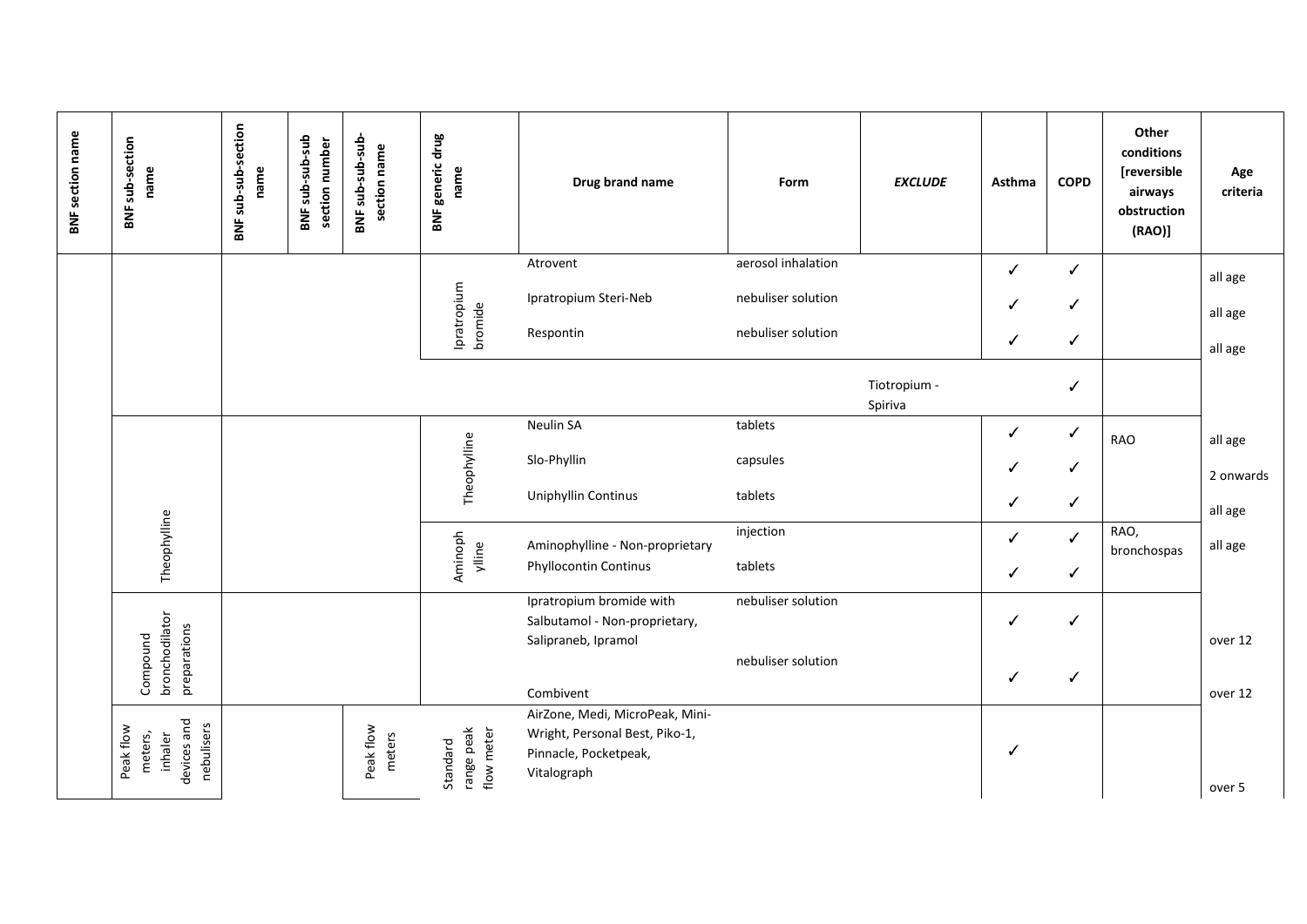| <b>BNF</b> section name | BNF sub-section<br>name | BNF sub-sub-section<br>name | BNF sub-sub-sub<br>section number | BNF sub-sub-sub-<br>section name | <b>BNF generic drug</b><br>name                                                                                                | Drug brand name<br>Medi, Mini-Wright, Pocketpeak | Form | <b>EXCLUDE</b> | Asthma       | <b>COPD</b>  | Other<br>conditions<br>[reversible<br>airways<br>obstruction<br>(RAO) | Age<br>criteria                   |
|-------------------------|-------------------------|-----------------------------|-----------------------------------|----------------------------------|--------------------------------------------------------------------------------------------------------------------------------|--------------------------------------------------|------|----------------|--------------|--------------|-----------------------------------------------------------------------|-----------------------------------|
|                         |                         |                             |                                   |                                  | Low range<br>peak flow<br>meter                                                                                                |                                                  |      |                | ✓            |              |                                                                       | over 5                            |
|                         |                         |                             |                                   | Inhaler devices                  | inhalers and dry powder inhalers<br>pressurised metered dose<br>inhalers, breath-actuated                                      |                                                  |      |                | $\checkmark$ | ✓            |                                                                       | in children,<br>age not<br>stated |
|                         |                         |                             |                                   | Spacer devices                   | Spacer, Pocket Chamber, Volumatic<br>Haleraid, Optichamber, Vortex<br>AeroChamber Plus, Babyhaler,<br>A2A Spacer, Able Spacer, |                                                  |      |                | $\checkmark$ | $\checkmark$ |                                                                       | in children,<br>age not<br>stated |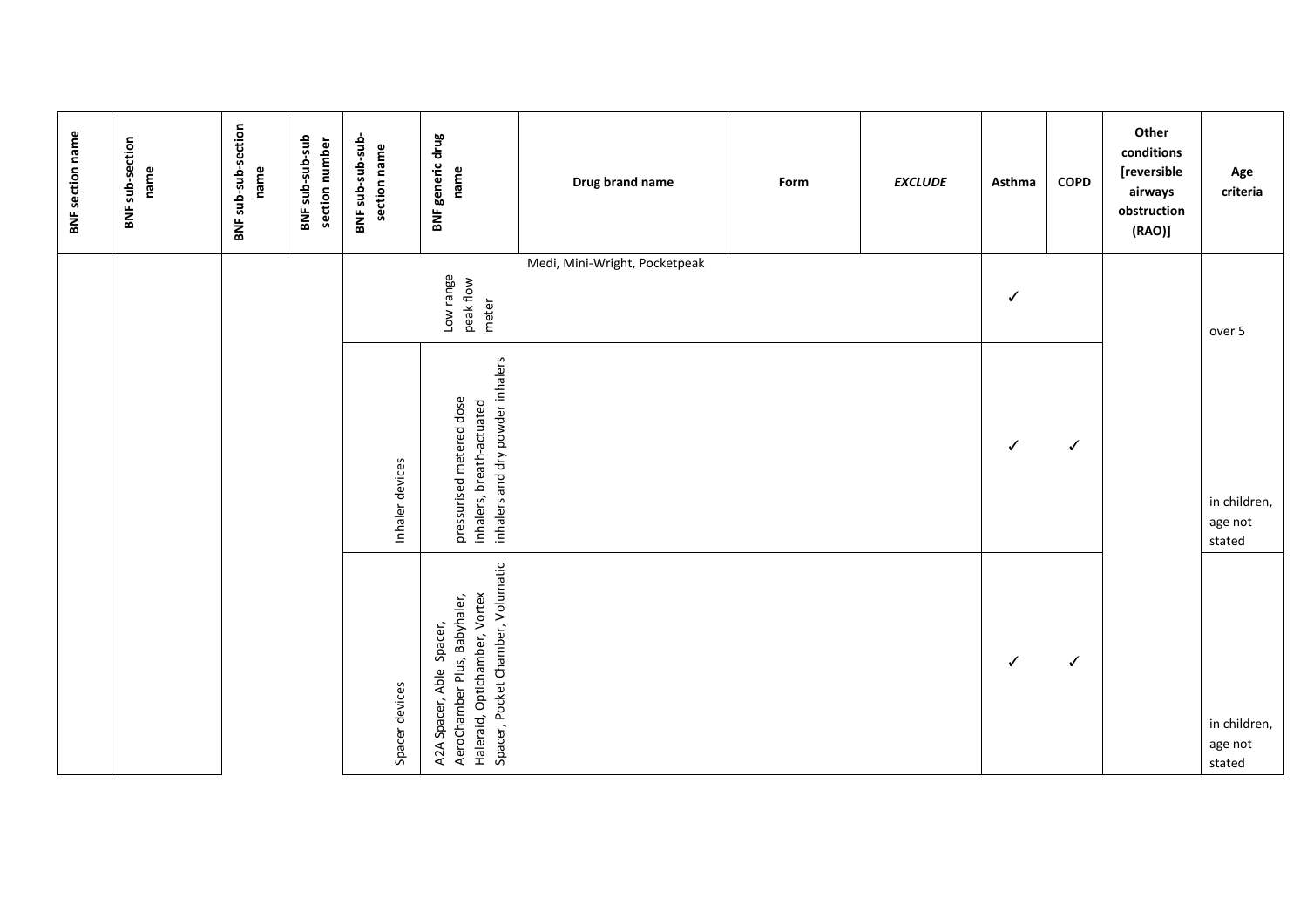| <b>BNF section name</b> | BNF sub-section<br>name    | BNF sub-sub-section<br>name | BNF sub-sub-sub<br>section number | BNF sub-sub-sub<br>section name  | <b>BNF generic drug</b><br>name | Drug brand name                                                                                         | Form                  | <b>EXCLUDE</b> | Asthma | <b>COPD</b>  | Other<br>conditions<br><b>[reversible</b><br>airways<br>obstruction<br>(RAO) | Age<br>criteria                   |
|-------------------------|----------------------------|-----------------------------|-----------------------------------|----------------------------------|---------------------------------|---------------------------------------------------------------------------------------------------------|-----------------------|----------------|--------|--------------|------------------------------------------------------------------------------|-----------------------------------|
|                         |                            |                             |                                   |                                  |                                 | Sodium chloride - Non-<br>proprietary, Saline Steripoule,                                               |                       |                |        |              | RAO, cystic<br>fibrosis,                                                     |                                   |
|                         |                            |                             |                                   | compressors<br>Nebulisers<br>and | Nebuliser<br>diluent            | Saline Steri-Neb                                                                                        |                       |                |        | ✓            | severe croup,<br>pneumocystis<br>pneumonia                                   | in children,<br>age not<br>stated |
|                         |                            |                             |                                   |                                  |                                 | Beclometasone - Non-<br>proprietary, Pulvinal,                                                          | dry powder inhalation |                | ✓      | ✓            |                                                                              | in children,<br>age not           |
| Corticosteroids         | Beclometasone dipropionate |                             |                                   |                                  |                                 | Asmabec Clickhaler                                                                                      | dry powder inhalation |                | J      |              |                                                                              | 6 onwards                         |
|                         |                            |                             |                                   |                                  |                                 | <b>Becodisks</b>                                                                                        | dry powder inhalation |                | ✓      | ✓            |                                                                              | 5 onwards                         |
|                         |                            |                             |                                   |                                  |                                 | Clenil modulite                                                                                         | aerosol inhalation    |                | ✓      |              |                                                                              | 2 onwards                         |
|                         |                            |                             |                                   |                                  |                                 | Qvar                                                                                                    | aerosol inhalation    |                | ✓      | ✓            |                                                                              | over 12                           |
|                         |                            |                             |                                   | Compoun                          |                                 | Fostair                                                                                                 | aerosol inhalation    |                | ✓      | ✓            |                                                                              | over 18                           |
|                         |                            |                             |                                   |                                  |                                 | Budesonide - Non-proprietary,<br>Easyhaler Budesonide                                                   | dry powder inhalation |                | ✓      | ✓            |                                                                              | 6 onwards                         |
|                         |                            |                             |                                   | Budesonide                       |                                 | <b>Budelin Novolizer</b>                                                                                | dry powder inhalation |                | J      |              |                                                                              | 6 onwards                         |
|                         | Budesonide                 |                             |                                   |                                  |                                 | <b>Pulmicort Turbohaler</b>                                                                             | dry powder inhalation |                | ✓      | ✓            |                                                                              | 5 onwards                         |
|                         |                            |                             |                                   | preparations<br>Compound         |                                 | Symbicort,<br>Symbicort 100/6 Turbohaler,<br>Symbicort 200/6 Turbohaler,<br>Symbicort 400/12 Turbohaler | dry powder inhalation |                | ✓      | ✔            |                                                                              | 6 onwards                         |
|                         | Cicle<br>sori<br>de        |                             |                                   |                                  |                                 | Alvesco                                                                                                 | aerosol inhalation    |                | ✓      | $\checkmark$ |                                                                              | 12<br>onwards                     |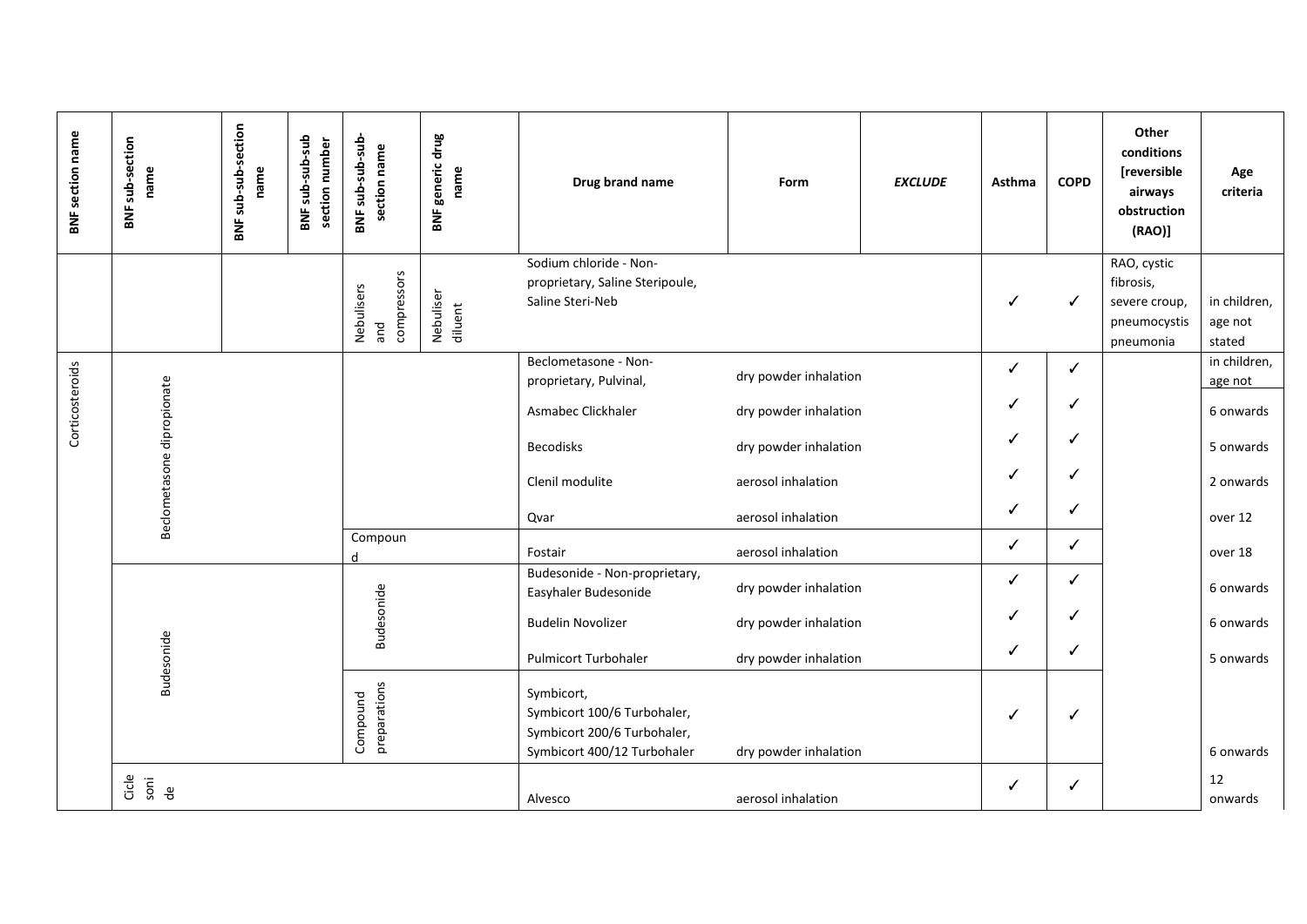| <b>BNF section name</b>                                                 | BNF sub-section<br>name             | sub-sub-section<br>name<br>BNF | BNF sub-sub-sub<br>section number | BNF sub-sub-sub<br>section name | BNF generic drug<br>name                | Drug brand name                                                                                                                               | Form                                                                             | <b>EXCLUDE</b> | Asthma | <b>COPD</b> | Other<br>conditions<br>[reversible<br>airways<br>obstruction<br>$(RAO)$ ] | Age<br>criteria |
|-------------------------------------------------------------------------|-------------------------------------|--------------------------------|-----------------------------------|---------------------------------|-----------------------------------------|-----------------------------------------------------------------------------------------------------------------------------------------------|----------------------------------------------------------------------------------|----------------|--------|-------------|---------------------------------------------------------------------------|-----------------|
|                                                                         |                                     |                                |                                   |                                 |                                         | Flixotide Accuhaler,<br>Flixotide Evohaler,<br><b>Nebules</b>                                                                                 | dry powder for<br>inhalation<br>(Accuhaler), aerosol<br>inhalation<br>(Evohaler) |                | ✓      | ✓           |                                                                           | 5 onwards       |
|                                                                         | Fluticasone propionate              |                                |                                   |                                 |                                         | Flutiform                                                                                                                                     | aerosol inhalation                                                               |                | ✓      | ✓           |                                                                           | 12<br>onwards   |
|                                                                         |                                     |                                |                                   | Compound preparations           |                                         | Seretide,<br>Seretide 100 Accuhaler,<br>Seretide 250 Accuhaler,<br>Seretide 500 Accuhaler,<br>Seretide 125 Evohaler,<br>Seretide 250 Evohaler | dry powder for<br>inhalation<br>(Accuhaler), aerosol<br>inhalation<br>(Evohaler) |                | ✓      | ✓           |                                                                           | 5 onwards       |
|                                                                         | Furoate<br>Momet<br>asone           |                                |                                   |                                 |                                         | Asmanex Twisthaler                                                                                                                            | dry powder inhalation                                                            |                | ✓      | ✓           |                                                                           | 12<br>onwards   |
| therapy, leukotriene receptor<br>Cromoglicate and related<br>antagonist | Cromoglicate and related<br>therapy |                                |                                   |                                 | cromoglicate/<br>cromoglycate<br>Sodium | Intal CFC-free Inhaler                                                                                                                        | aerosol inhalation                                                               |                | ✓      | ✓           | food allergy,<br>allergic<br>conjunctivitis,<br>allergic<br>rhinitis      | 5 onwards       |
|                                                                         |                                     |                                |                                   |                                 | sodium<br>Nedocr<br>omil                | Tilade CFC-free Inhaler                                                                                                                       | aerosol inhalation                                                               |                | ✓      | ✓           |                                                                           | 5 onwards       |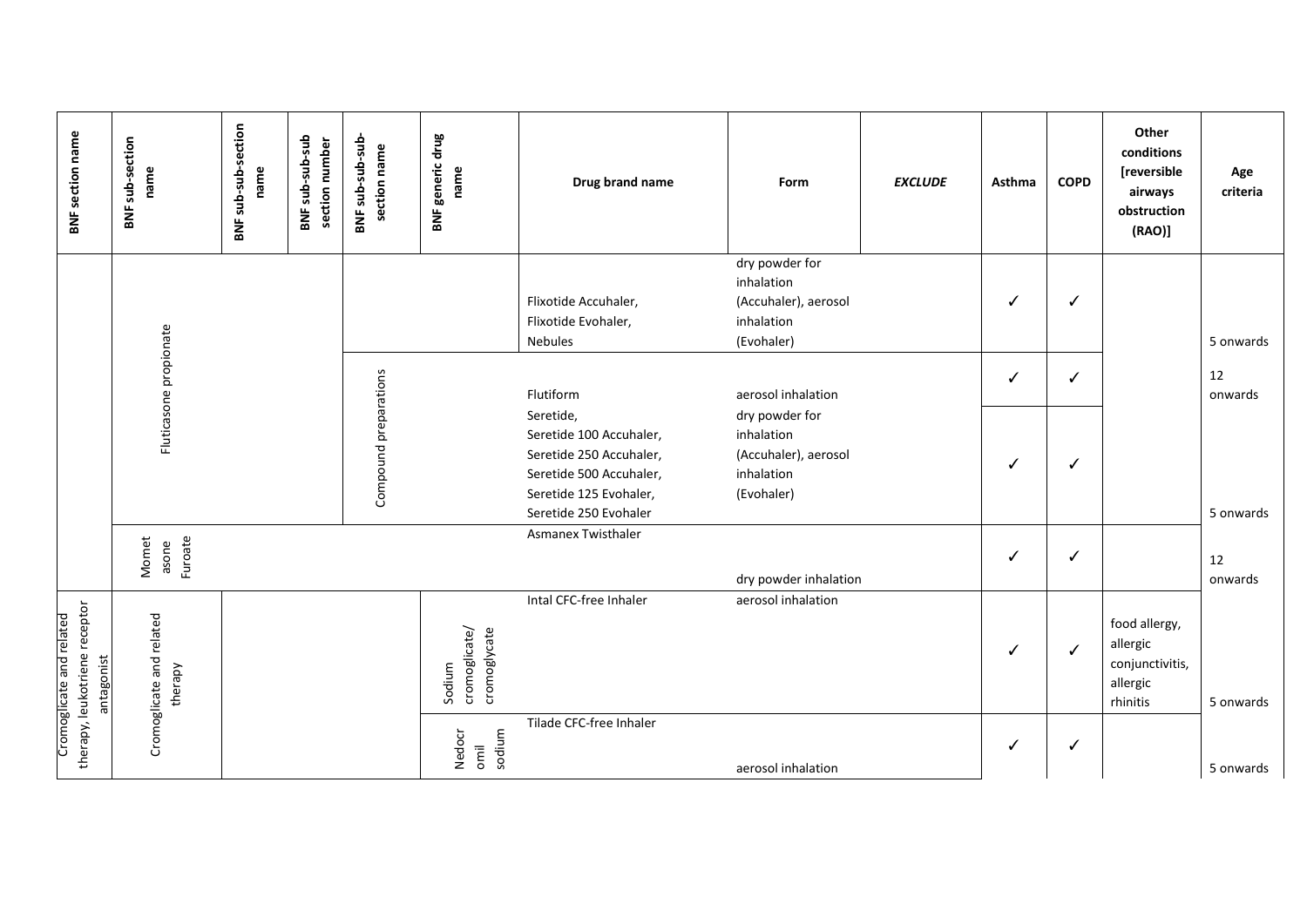| <b>BNF section name</b> | BNF sub-section<br>name            | BNF sub-sub-section<br>name | BNF sub-sub-sub<br>section number | BNF sub-sub-sub<br>section name | <b>BNF generic drug</b><br>name | Drug brand name | Form      | <b>EXCLUDE</b>                                                    | Asthma       | <b>COPD</b>  | Other<br>conditions<br>[reversible<br>airways<br>obstruction<br>(RAO) | Age<br>criteria |
|-------------------------|------------------------------------|-----------------------------|-----------------------------------|---------------------------------|---------------------------------|-----------------|-----------|-------------------------------------------------------------------|--------------|--------------|-----------------------------------------------------------------------|-----------------|
|                         |                                    |                             |                                   |                                 | Monteluk<br>ast                 | Singulair       | tablets   |                                                                   | ✓            |              | seasonal<br>allergic<br>rhinitis                                      | All age         |
|                         | Leukotriene receptor<br>antagonist |                             |                                   |                                 | <b>Zafirlukast</b>              | Accolate        | tablets   |                                                                   | ✓            | $\checkmark$ |                                                                       | 12-18 yrs       |
|                         |                                    |                             |                                   |                                 |                                 |                 |           | Phosphodiesteras<br>e type-4 inhibitors<br>-Roflumilast,<br>Daxas |              |              |                                                                       |                 |
|                         |                                    |                             |                                   |                                 |                                 |                 |           | Antihistamines<br>030401,<br>allergen<br>immunotherapy            |              |              |                                                                       |                 |
|                         |                                    |                             |                                   |                                 |                                 |                 |           | 030402 except<br>Omalizumab,<br>allergic<br>emergencies<br>030403 |              |              |                                                                       |                 |
|                         |                                    | Omalizumab                  |                                   |                                 |                                 | Xolair          |           |                                                                   | $\checkmark$ |              |                                                                       | over 6          |
|                         |                                    | ONLY                        |                                   |                                 |                                 |                 | injection |                                                                   |              |              |                                                                       | years           |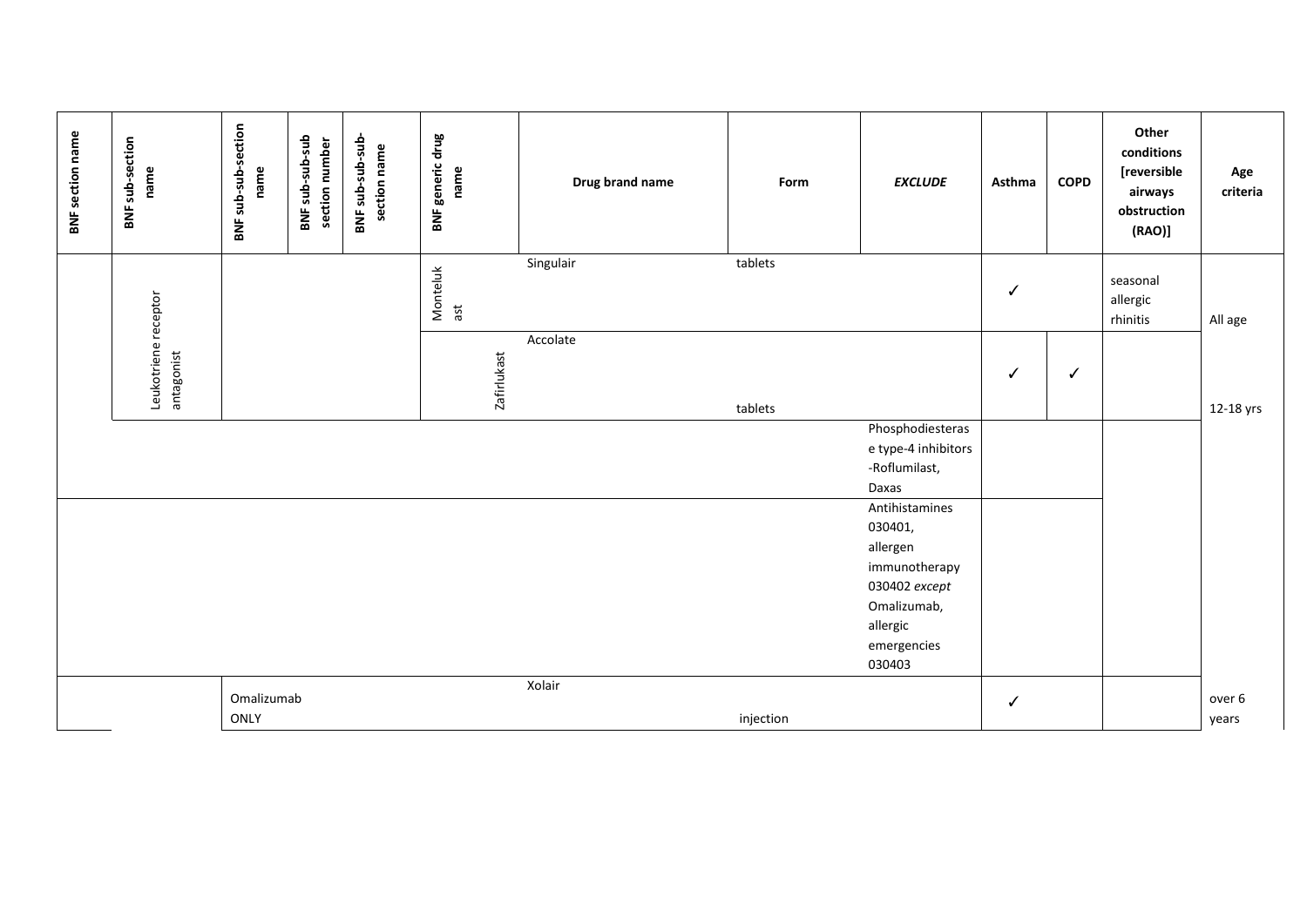|                                                                                                                         | Immunosuppresants                                                                                                                                                                 | <b>BNF</b> section name                                               |
|-------------------------------------------------------------------------------------------------------------------------|-----------------------------------------------------------------------------------------------------------------------------------------------------------------------------------|-----------------------------------------------------------------------|
|                                                                                                                         |                                                                                                                                                                                   | <b>BNF</b> sub-section<br>name                                        |
|                                                                                                                         |                                                                                                                                                                                   | BNF sub-sub-section<br>name                                           |
|                                                                                                                         |                                                                                                                                                                                   | BNF sub-sub-sub<br>section number                                     |
|                                                                                                                         |                                                                                                                                                                                   | BNF sub-sub-sub<br>section name                                       |
| Methotrexate                                                                                                            | Prednisolone                                                                                                                                                                      | drug<br>generic<br>name<br>BNF                                        |
| Maxtrex, Methotrexate, Metoject                                                                                         | Predsol, Minims Prednisolone,<br>Pred Forte, Deltacortil, Deltastab,<br>Prednisolone, Prednisolone<br>Soluble Tablets, Prednisolone<br>Gastroresistant Tablets, Predsol<br>Enema, | Drug brand name                                                       |
| tablet, injection                                                                                                       | drops, tablets,<br>injections                                                                                                                                                     | Form                                                                  |
|                                                                                                                         |                                                                                                                                                                                   | <b>EXCLUDE</b>                                                        |
| ✓                                                                                                                       | ✓                                                                                                                                                                                 | Asthma                                                                |
|                                                                                                                         |                                                                                                                                                                                   | <b>COPD</b>                                                           |
| antineoplastic<br>s, rheumatoid<br>arthritis,<br>other auto-<br>immune<br>disorders,<br>psoriasis,<br>seborrhoea<br>etc | ear<br>conditions,<br>eye<br>inflammation,<br>inflammatory<br>and allergic<br>disorders,<br>croup,<br>ulcerative<br>colitis,<br>Crohn's<br>disease                                | Other<br>conditions<br>[reversible<br>airways<br>obstruction<br>(RAO) |
| all age                                                                                                                 |                                                                                                                                                                                   | Age<br>criteria                                                       |